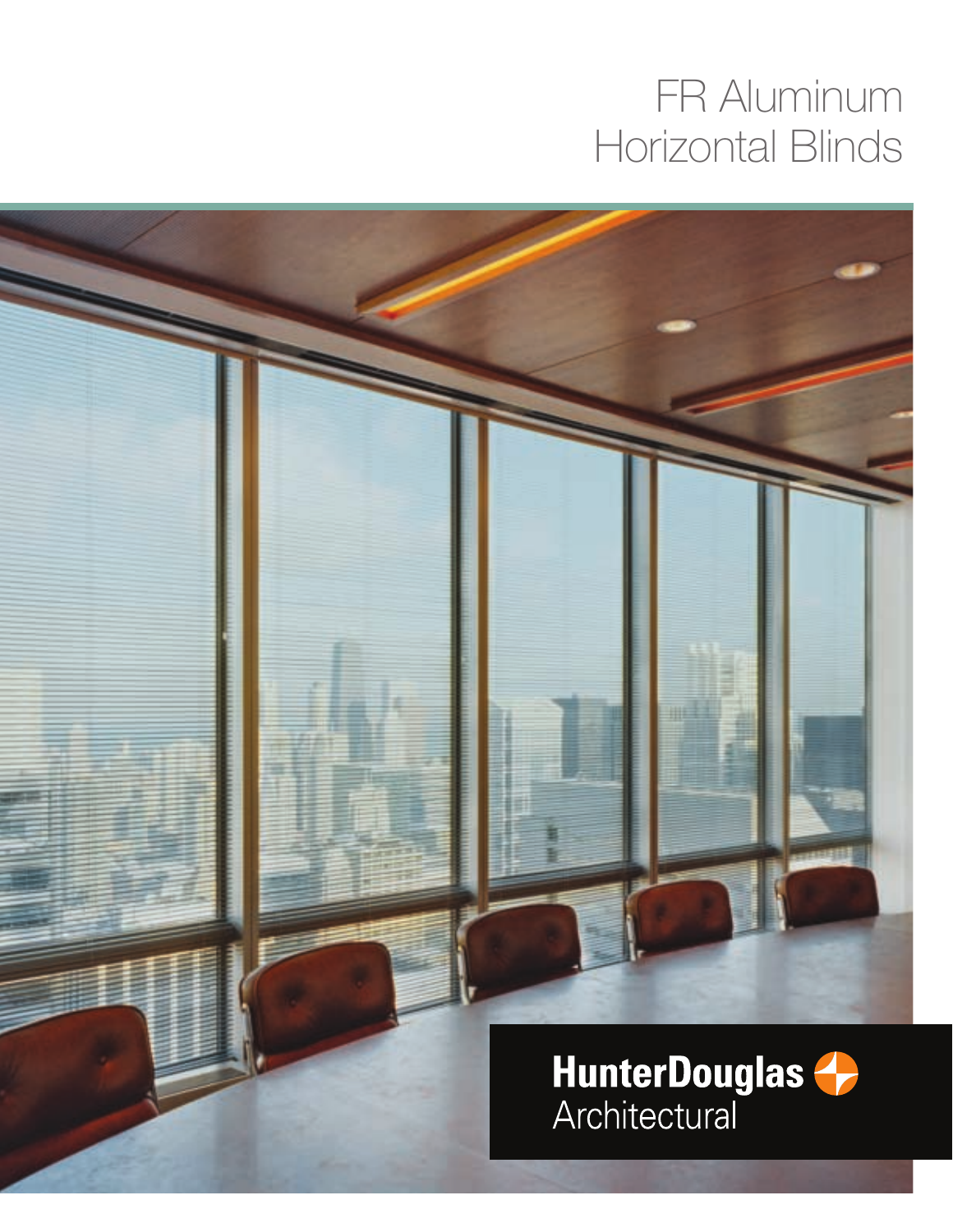# Hunter Douglas created the industry's first Aluminum Horizontal Blinds, and we keep finding ways to make them better. Our spring-tempered aluminum slats offer best-in-class resilience to withstand the toughest treatment. We offer an innovative range of finishes and colors.

### 2 | SHADING STRATEGY

- 3 | MOTORIZATION
- 4 | BENEFITS
- 5 | MODEL SELECTOR
- 6 Model CD
- ModEl cl
- 8 MODEL H2
- **DESIGN OPTIONS**
- PROJECT GALLERY

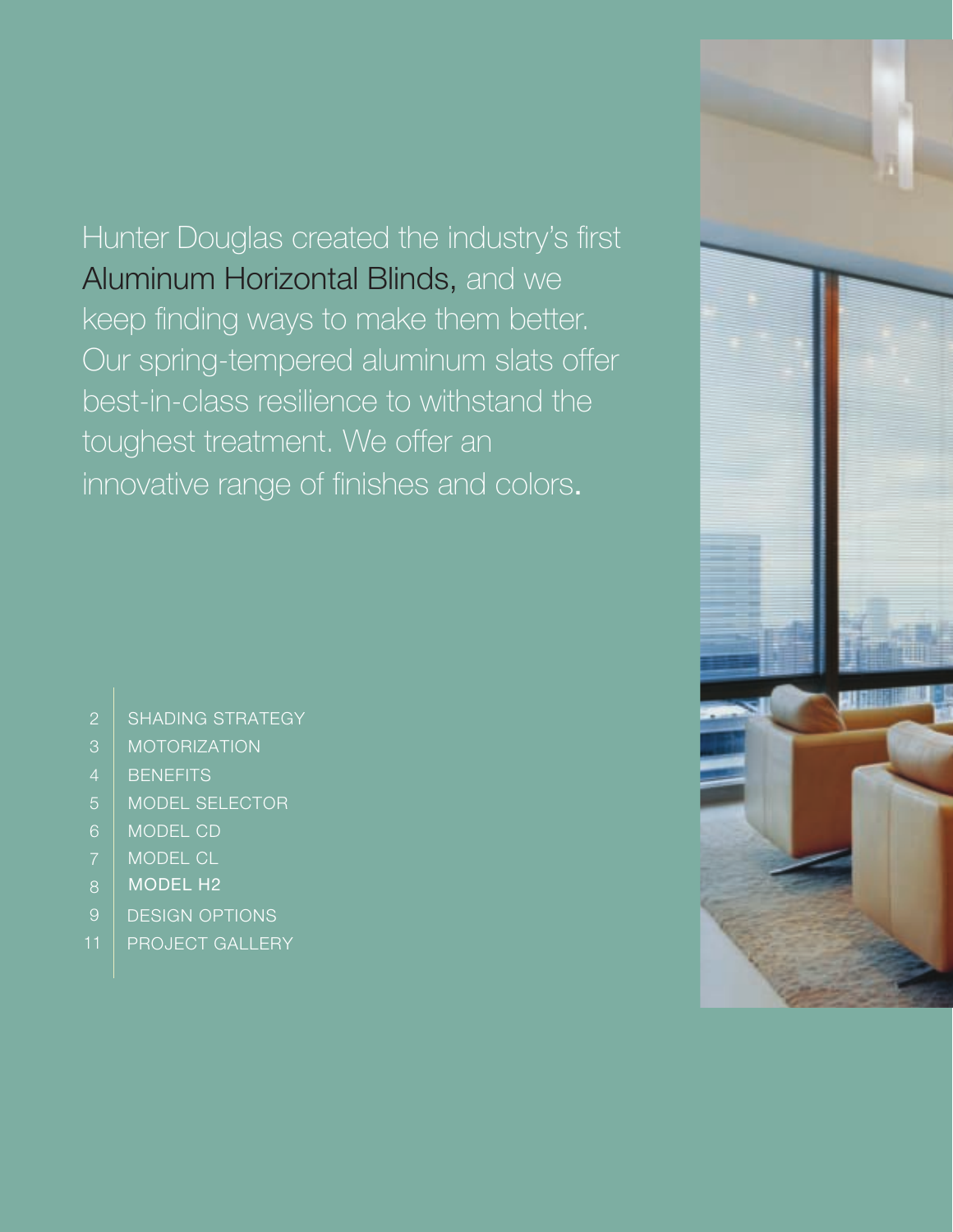

Front and inside cover: Pritzker Realty Group at Hyatt Center, Chicago, IL Architect: Dirk Denison Architects Product: FR Aluminum Horizontal Blinds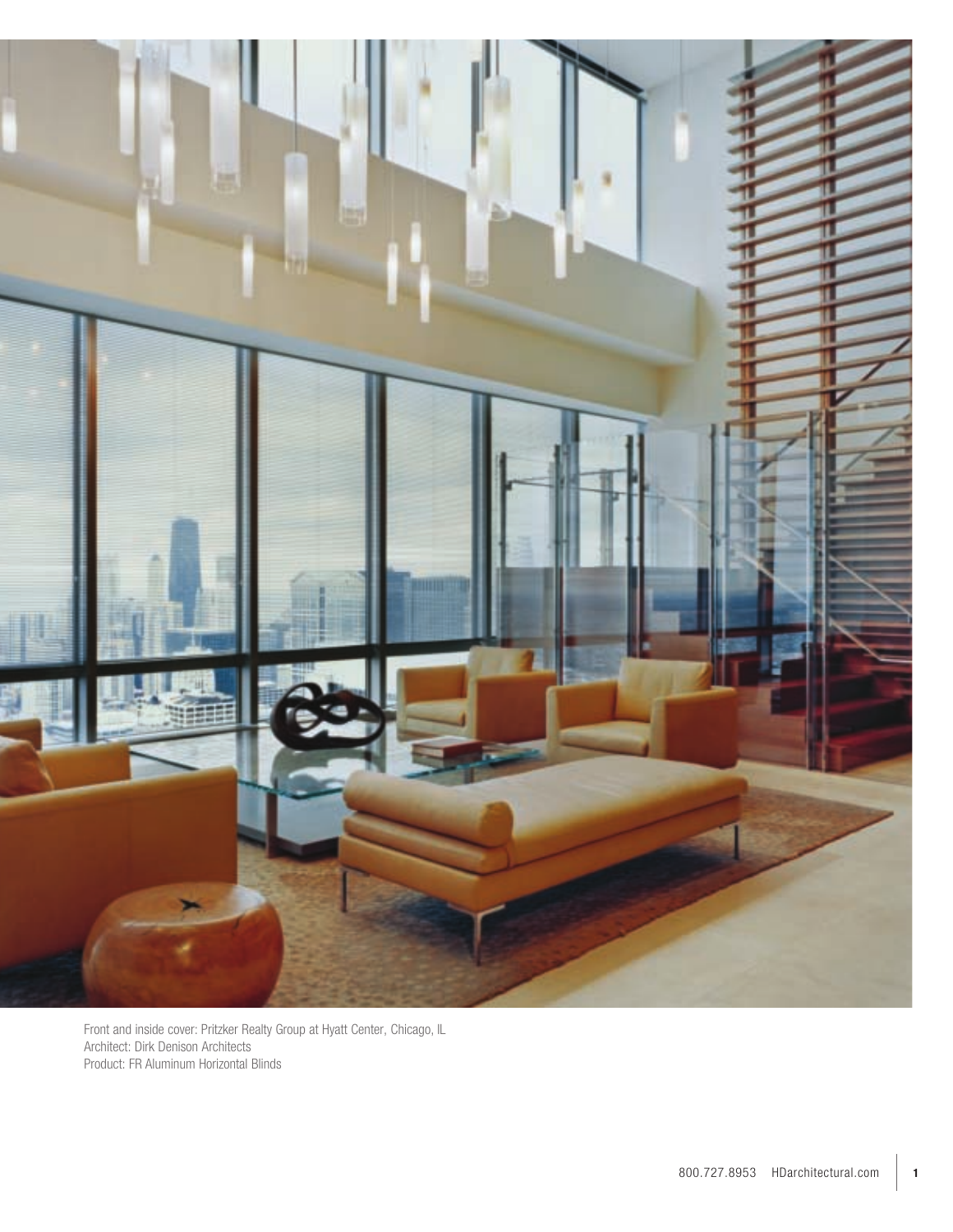

Hunter Douglas FR Aluminum Blinds help create environments that are comfortable, healthy, productive, and sustainable. Our products are constructed to minimize environmental impact while meeting the highest standards for

### **DAYLIGHT** A

Contact with the outdoors is a proven factor in employee productivity. Windows offer views and admit plenty of daylight. When tilted, horizontal blinds can reflect that light deeper into a space, spreading the benefits among more people and reducing dependence on artificial lighting.

### **GLARE CONTROL** B

A range of slat spacings allows you to control how much light falls into a workspace, to eliminate glare and reflections. Perforation options help optimize use of natural light, ensuring visual comfort by reducing glare without blocking the view.

### **MANAGEMENT OF THERMAL GAIN** C

Window coverings manage heat generated by the sun: when it is hot, they can be closed to minimize solar heat gain; when cold, they can be raised to allow solar heating.

### **AESTHETICS**

Blinds filter daylight to create even, glare-free lighting levels within a space. They also ensure privacy and can provide a consistent look from the exterior of a building.



### **INDOOR AIR QUALITY**

Poor air quality is a common source of employee concerns. All the components and slats in our blinds – including paints and other finishes – are certified for low emissions by the GREENGUARD Environmental Institute. Hunter Douglas FR Aluminum Blinds pass both the standard emissions and the stricter requirements for GREENGUARD Gold certification.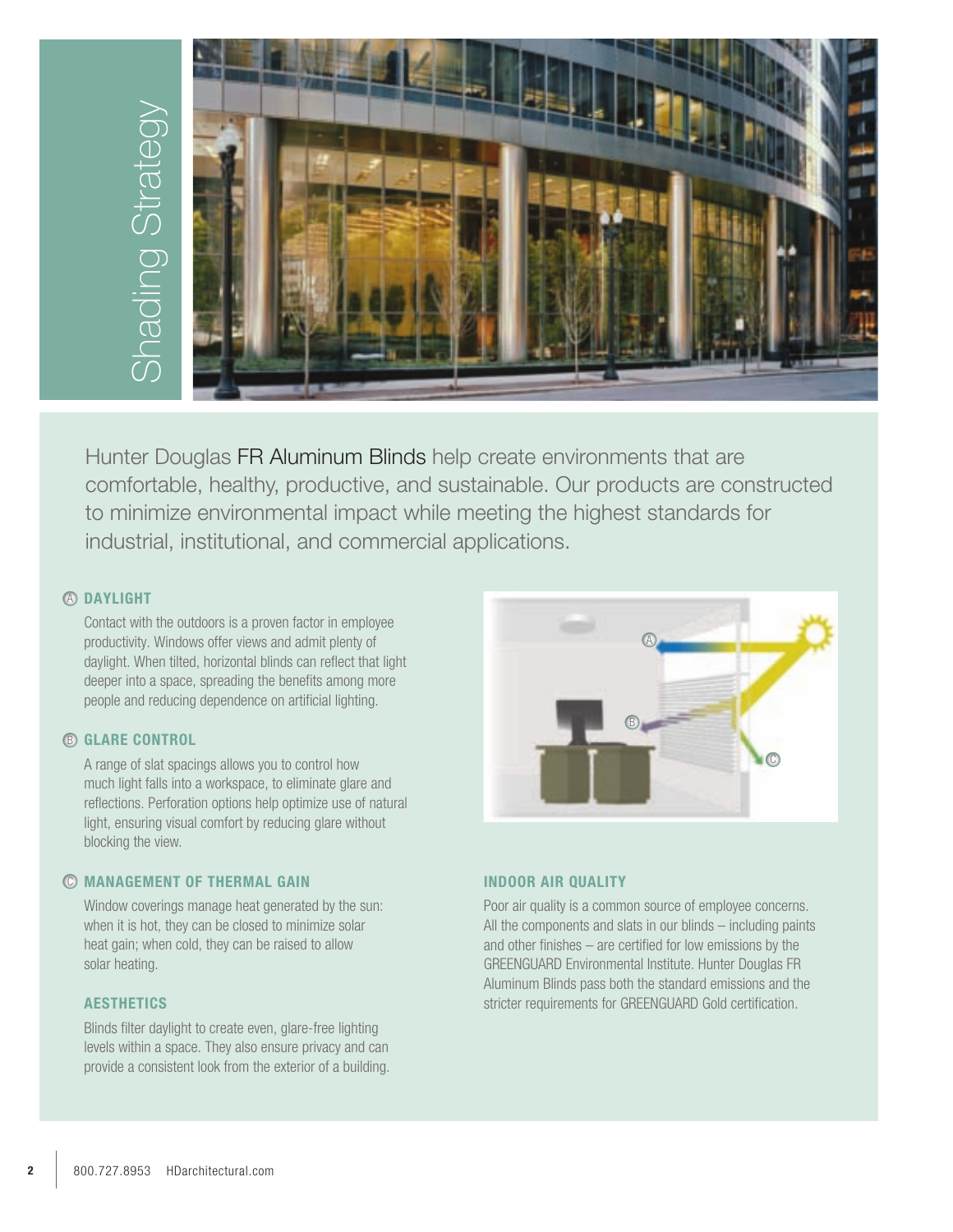

Hunter Douglas Architectural provides flexible control of virtually any motorized product on projects of any size. Our state-of-the-art components can be mixed in a given installation without limitations. They offer advanced controls for the highest levels of function and reliability.

By responding to changing conditions, automated blinds deliver a number

### **DYNAMIC MANAGEMENT OF THERMAL GAIN**

Intelligent automated systems can position blinds based on the orientation of the sun.

### **INCREASED ENERGY EFFICIENCY**

Automated systems contribute to energy savings by managing the amount of light and heat that comes through the window. Using natural light instead of artificial lighting can lead to energy savings.

### **AESTHETICS**

Automated blinds provide a uniform look to the exterior of a building.

### **CONvENIENCE**

Motorized blinds provide greatly improved convenience for user operation, eliminating the need to manipulate cords or rods. In addition, automated shades can improve performance of the shading system as a whole, as studies show that most people do not open and close shades in response to changing conditions outside.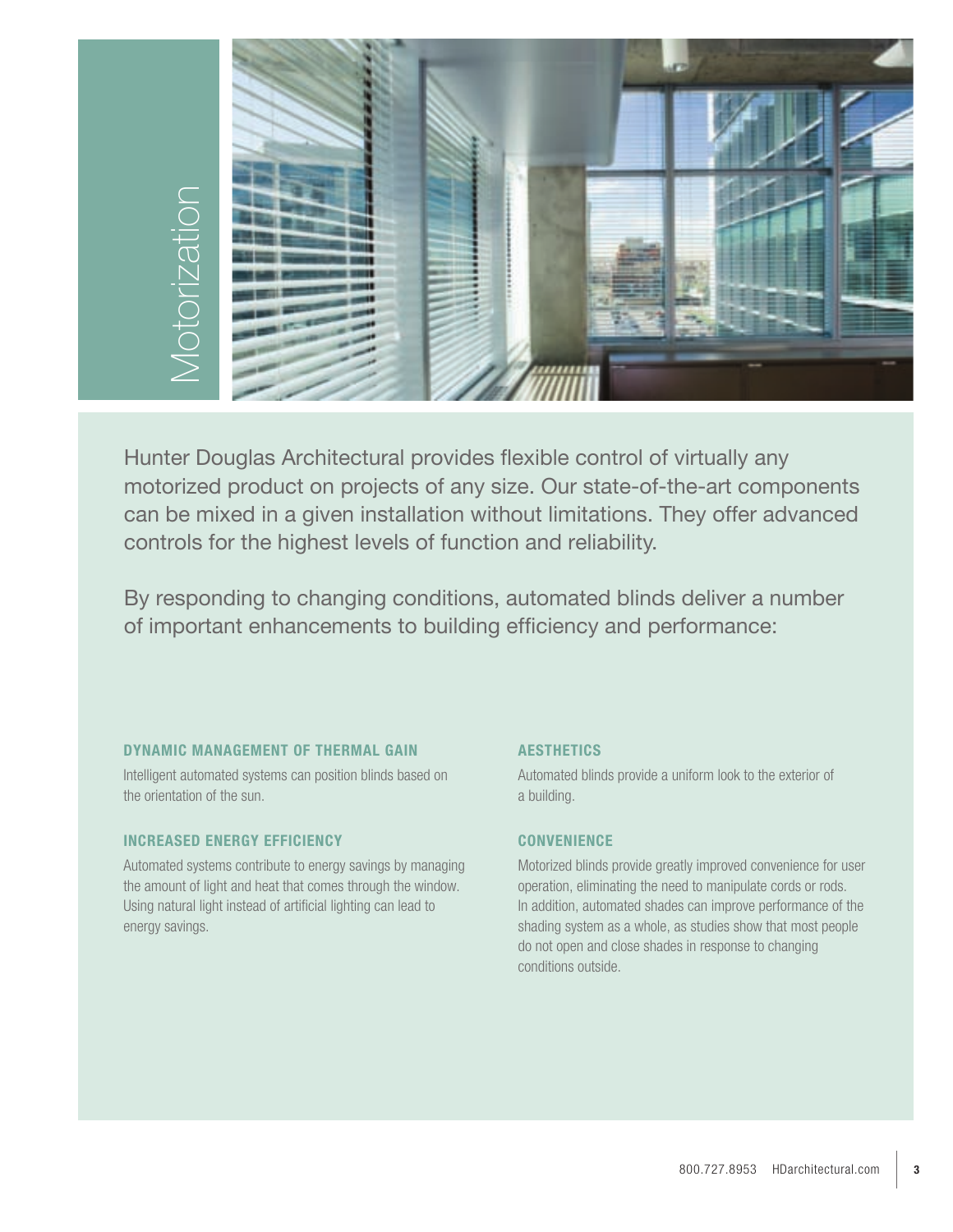

Our Aluminum Horizontal Blinds offer best-in-class durability, excellent value, reliable performance, and a wide range of options for commercial and contract sections.<br>
applications.<br>
applications.

#### **INNOvATIvE DURAbILITY**

Bounceback slats with heat-treated, spring-tempered aluminum for best-in-class durability.

#### **RELIAbLE HARDwARE**

Durable operating systems and slats ensure consistent performance.

### **SUpERIOR LIGHT CONTROL**

A range of tape spacings, and our de-Light™ feature allow you to specify any level of light control.

#### **SUSTAINAbLE CONSTRUCTION**

Slats contain 95% recycled aluminum and are certified for low emissions by the GREENGUARD Environmental Institute and passes the stricter requirements of GREENGUARDGold.

#### **ENERGY EFFICIENCY**

Tilted blinds diminish dependence on artificial lighting, allowing light to reflect deeper into a space.

#### **UNMATCHED CUSTOMIZATION**

Variety of aesthetic and performance options for any application.

### **Low maintenance**

Proprietary anti-static Dust Shield® finish and closed oval bottom rail inhibit dust buildup.

### **Versatile Motorization**

Range of motorization and control options to maximize shading benefits.

#### **colors**

Durable aluminum alloy slats are available in a wide selection of colors.

### **Product Details**

Standard features include box brackets, crash-proof cord lock, closed oval bottom rail, cord stop to single pull cord, and slip clutch tilters.

### **lifetime GUARANTEE**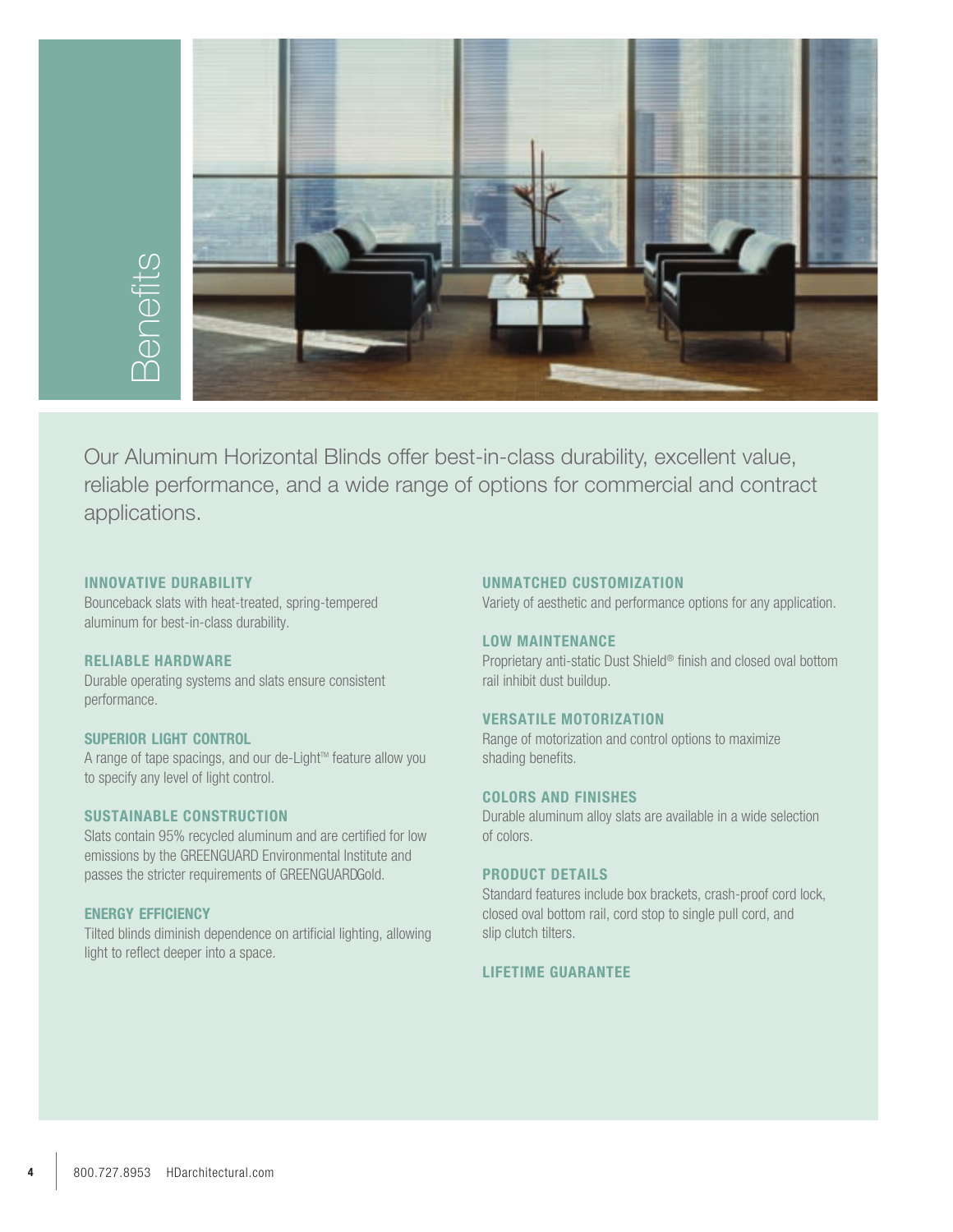## Model Selection

Aluminum horizontal blinds can be selected based on headrail dimensions, slat gauge, and tape spacing for individual projects.

## **Headrail**

Headrail styles differ based on functionality and aesthetics – from the decorative beveled CD, to the industry-standard CL, and sturdy H2.

### Model Selector

| <b>MODEL</b>       | <b>SLAT SIZE</b>              | <b>TAPE SPACING</b>                    |  |  |
|--------------------|-------------------------------|----------------------------------------|--|--|
| CD1"               |                               | 1% "x 1% " Decorative Beveled Headrail |  |  |
| CD <sub>60</sub>   | $1" \times .006"$             | 20 <sub>mm</sub>                       |  |  |
| CD <sub>62</sub>   | $1" \times .006"$             | 22mm                                   |  |  |
| CD <sub>80</sub>   | $1"$ x .008"                  | 20 <sub>mm</sub>                       |  |  |
| CD <sub>82</sub>   | $1" \times .008"$             | 22mm                                   |  |  |
| CD88               | $1"$ x .008"                  | 18mm de-Light™                         |  |  |
| CL1"               |                               | 1" x 1" Industry Standard Headrail     |  |  |
| CL62               | $1"$ x .006"                  | 22mm                                   |  |  |
| CL82               | $1"$ x .008"                  | 22mm                                   |  |  |
| CHM82              | $\frac{5}{8}$ " x .008"       | 12mm                                   |  |  |
| CX80               | $1"$ x .008"                  | 20 <sub>mm</sub>                       |  |  |
|                    |                               |                                        |  |  |
| H2 2 <sup>II</sup> | 11/2" x 21/4" Sturdy Headrail |                                        |  |  |
| H <sub>200</sub>   | $2"$ x .008"                  | 42mm Standard                          |  |  |
| H282               | $2"$ x .008"                  | 42mm de-Light™                         |  |  |
| H <sub>2</sub> TN  | $2"$ x .008"                  | 42mm School Blind                      |  |  |

## Slat Gauge

Heat treated, spring tempered aluminum slats are available in heavyduty .008" gauge and industry standard .006" gauge.

## Tape Spacing

Tape spacing options offer various levels of light control and view through.

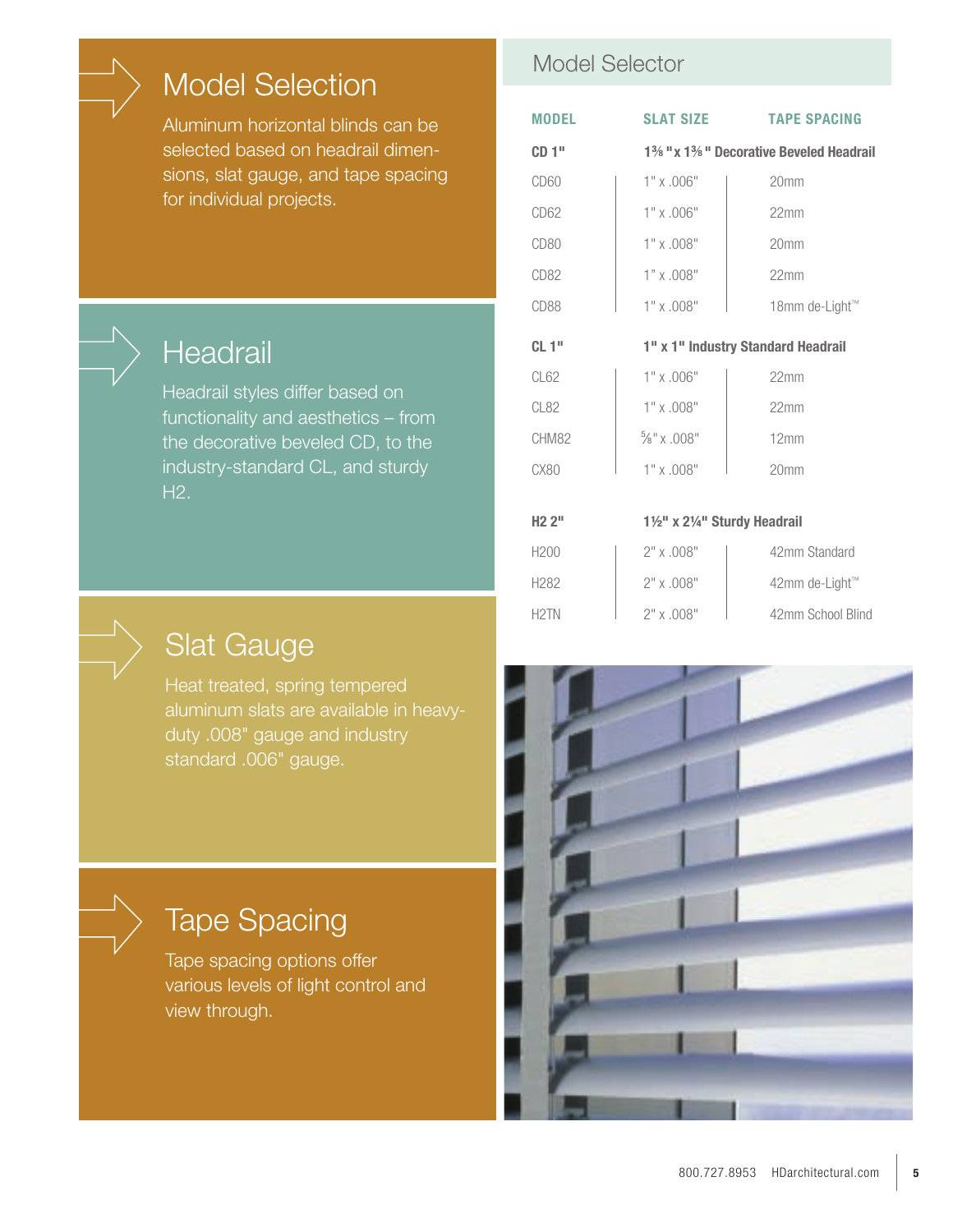

Superb design, excellent value, and resilient construction make CD blinds an ideal choice for many architects, specifiers, and designers. The attractive design of the beveled steel headrail eliminates the need for a separate valance. Model CD88 features heavy-duty 1" x .008" slats, as well as our highest level of light control with tape spacing at just 18mm and de-Light™ feature to eliminate light leakage through routing holes.

### Product Details Model Selector

- Headrail 1%"
- Aluminum alloy slats, heat treated and spring tempered
- Slip clutch tilter
- Widths  $10\frac{1}{2}$ "  $144$ " \*
- Heights to 144" \*\*
- Braided Ladders: 100% polyester yarn color compatible with slats \*\*
- Designer headrail (no valance needed)
- Box brackets
- Crash proof cord lock
- Closed oval bottom rail
- Cord stop to single pull cord
- \* Minimum widths between 8½" IB (8" OB) & 10½" available. Surcharges and guarantee exclusions apply.
- \*\* Heights in excess of 144" available. Surcharges and guarantee exclusions apply.

### **MODEL SLAT SIZE TAPE SPACING LIGHT CONTROL**

| CD60 1" | .006" | $20 \text{ mm}$ | Superior                       |
|---------|-------|-----------------|--------------------------------|
| CD62 1" | .006" | $22 \text{ mm}$ | Industry standard              |
| CD80 1" | .008" | $20 \text{ mm}$ | Superior                       |
| CD82 1" | .008" | $22 \text{ mm}$ | Industry standard              |
| CD88 1" | .008" | $18 \text{ mm}$ | Ultimate, de-Light™<br>feature |

### Design Options

Hidden brackets, limited tilt to control closure, motorization.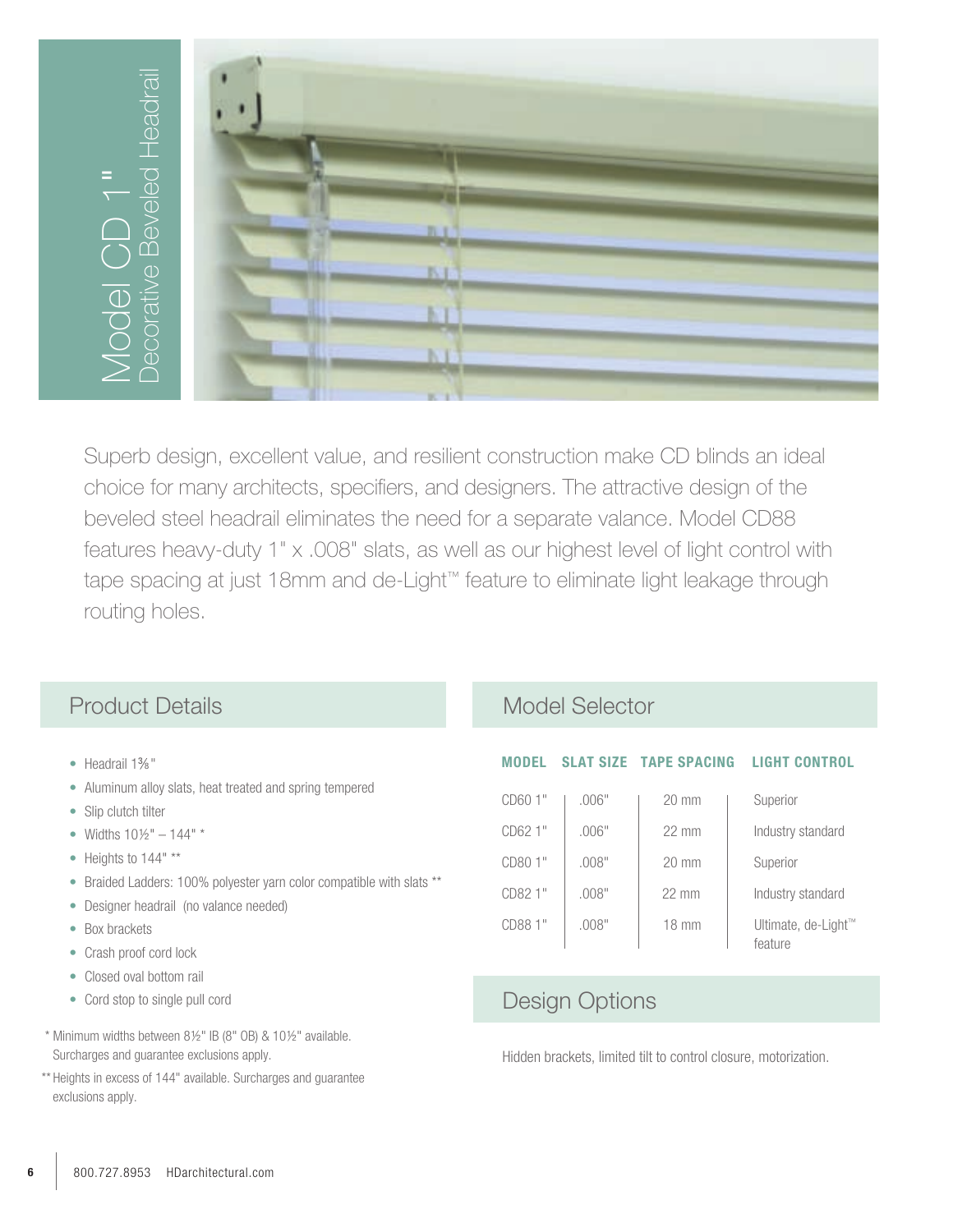

A proven performer for contract and commercial applications, the CL aluminum horizontal blind is often specified as the industry standard. The sturdy 1" x 1" x .024" steel headrail accommodates narrow mounting depths. Model CX80 provides superior light control with 20mm tape spacing and heavy-duty  $1" \times .008"$  slats. With its  $\frac{5}{8}$ " slats, the CHM82 micro aluminum horizontal blind offers a distinctly different look.

### Product Details Model Selector

- 
- Aluminum alloy slats, heat treated and spring tempered
- Slip clutch tilter
- Widths  $10\frac{1}{2}$ "  $144$ " \* (CHM82 TO 120")
- Heights to 144" \*\* (CHM82 to 108")
- Braided Ladders: 100% polyester yarn color compatible with slats \*\*
- Box brackets
- Crash proof cord lock
- Closed oval bottom rail
- Cord stop to single pull cord
- \* Minimum widths between 8½" IB (8" OB) & 10½" available. Surcharges and guarantee exclusions apply.
- \*\* Heights in excess of 144" available. Surcharges and guarantee exclusions apply.

### • Headrail 1" x 1" **MODEL SLAT SIZE TAPE SPACING LIGHT CONTROL**

| CL621"   | .006"        | $20 \text{ mm}$ | Industry standard      |
|----------|--------------|-----------------|------------------------|
| CL82 1"  | .008"        | $22 \text{ mm}$ | Industry standard      |
| CHM82 %" | .008"        | $12 \text{ mm}$ | Good                   |
| CX801"   | <b>MAR</b> " | $20 \text{ mm}$ | Superior Light Control |

### Design Options

Custom valance, limited tilt to control closure, pocket bracket, two position cord lock (right hand only).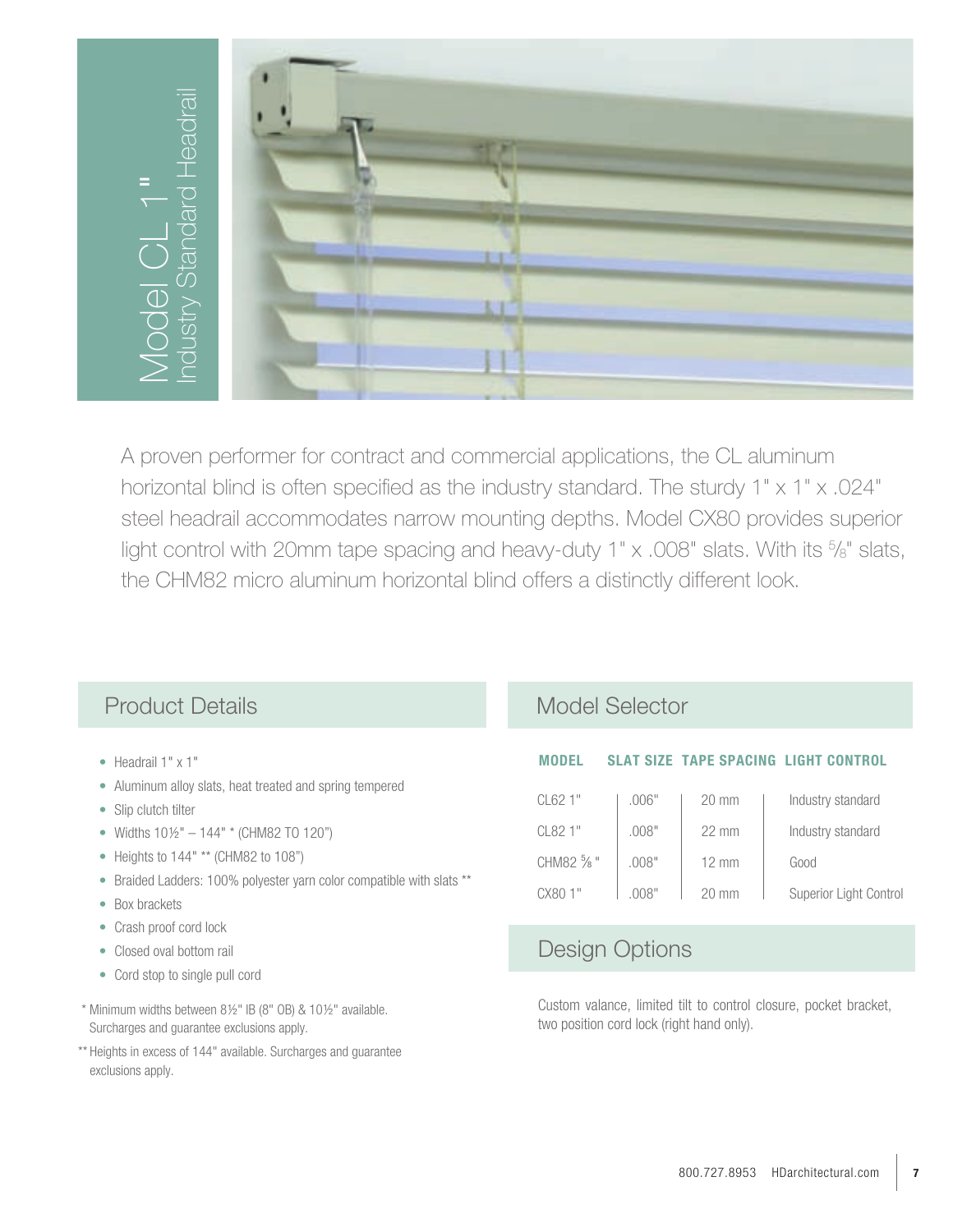

Offering maximum strength and retro styling, our H2 blinds give the traditional look of 2" slats. The H2TN (School Blind) is optimized for the design and durability requirements of academic institutions, with sturdy vinyl tapes, 2.2mm cords, and cord tilt. The blind features heavy-duty slats of .008" aluminum and a low-profile steel headrail measuring  $1\frac{1}{2}$ " x  $2\frac{1}{4}$ " x .024".

- Headrail  $1\frac{1}{2}$ " x  $2\frac{1}{4}$ "
- Aluminum alloy slats, heat treated and spring tempered
- Widths  $10\frac{1}{2}$ "  $144$ " \*
- Heights to 144" \*\*
- Ladders tapes in vinyl, polyester or cloth
- Box brackets
- Crash proof cord lock
- Closed oval bottom rail
- Cord stop to single pull cord

### Product Details Model Selector

| <b>MODEL</b>        |       |                 | SLAT SIZE TAPE SPACING LIGHT CONTROL |
|---------------------|-------|-----------------|--------------------------------------|
| H2002"              | .008" | $42 \text{ mm}$ | Superior                             |
| H2TN2"              | .008" | $42 \text{ mm}$ | Superior                             |
| H <sub>282</sub> 2" | .008" | $42 \text{ mm}$ | Ultimate, de-Light™<br>feature       |

### Design Options

Custom valance, de-Light™ feature (H282), motorization.

- \* Minimum widths between 8½" IB (8" OB) & 10½" available. Surcharges and guarantee exclusions apply.
- \*\* Heights in excess of 144" available. Surcharges and guarantee exclusions apply.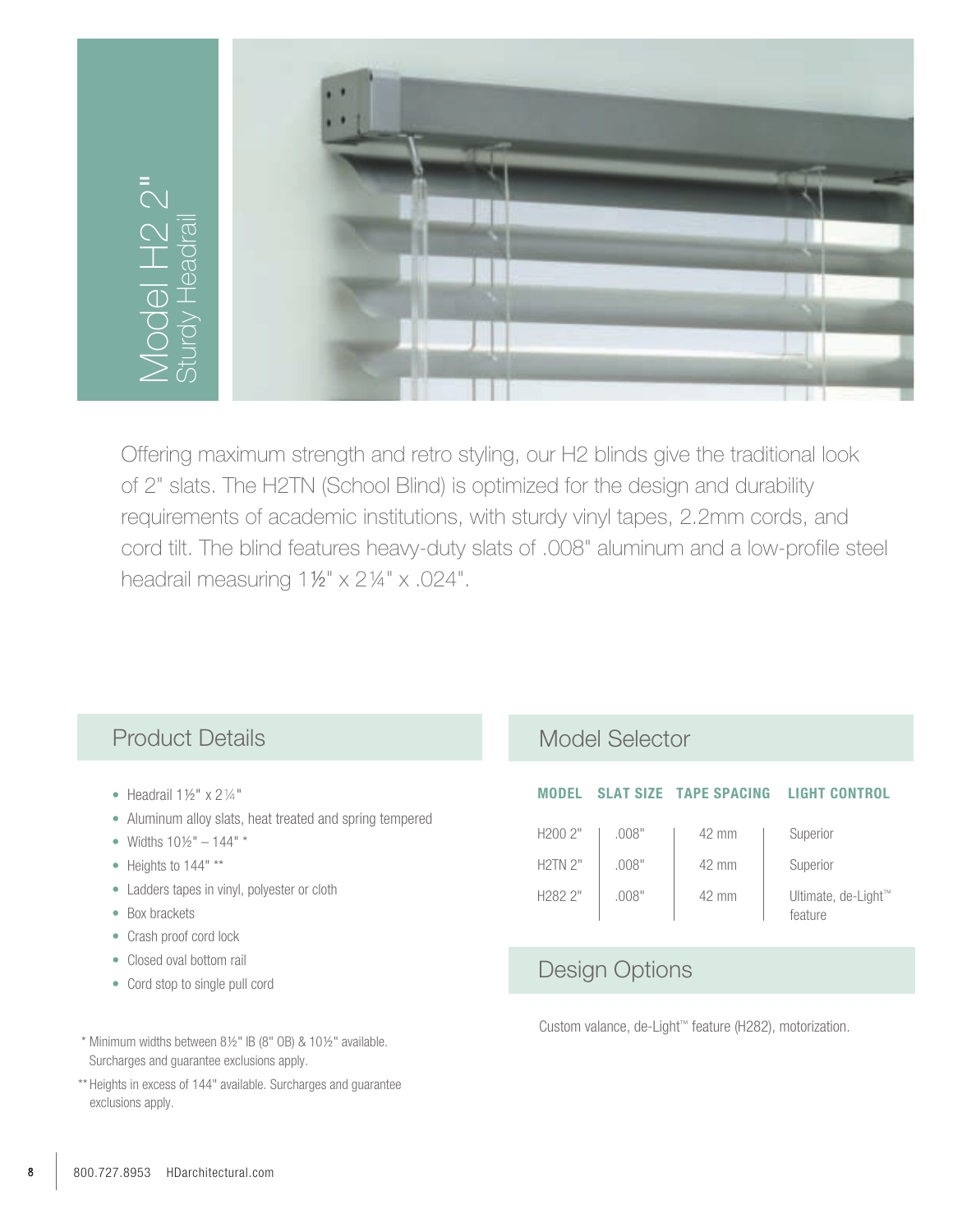Hunter Douglas Architectural aluminum blinds meet even the most demanding requirements of office, school, and commercial environments. Our blinds feature a wide range of design options to meet your needs.

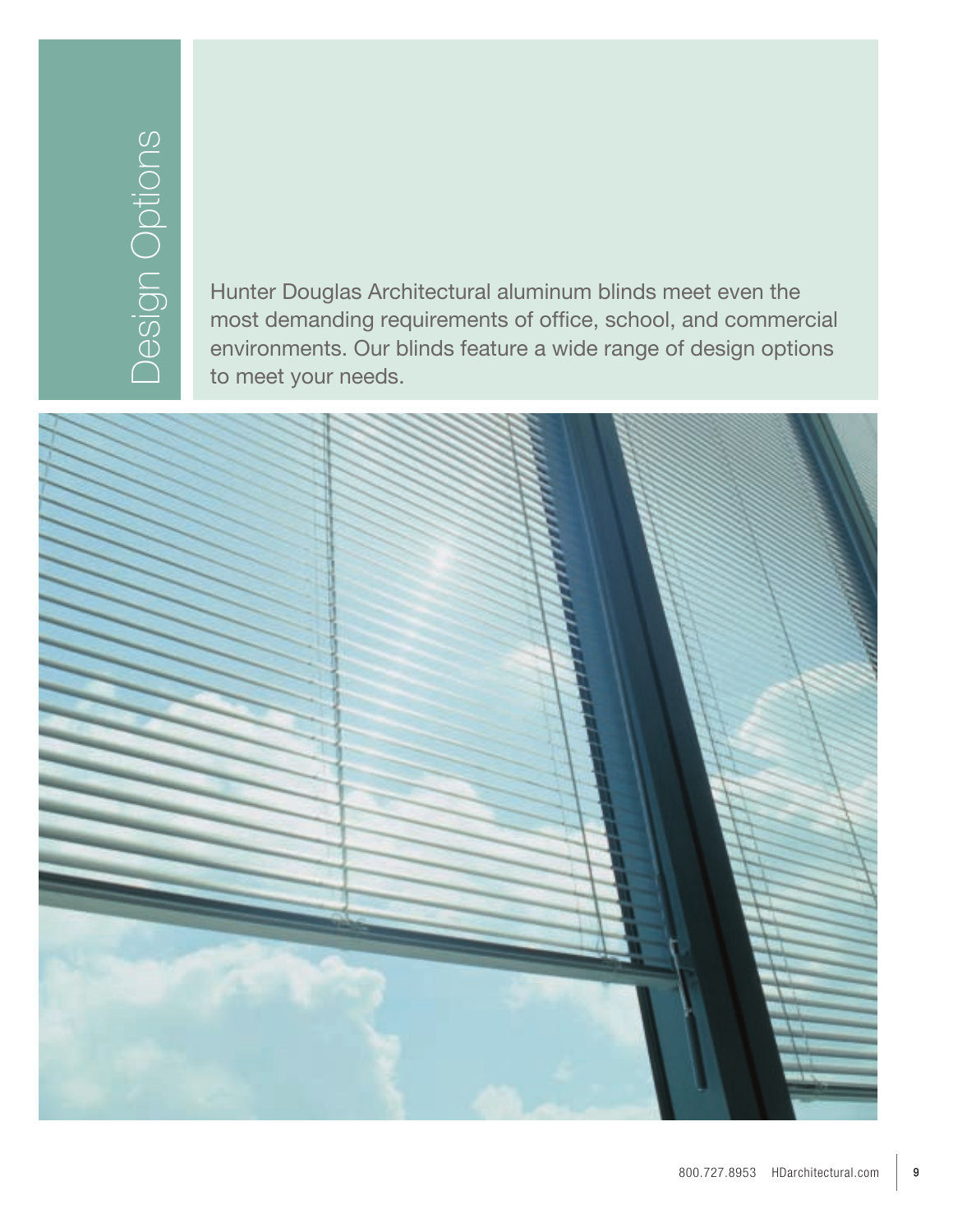

# Limited Tilt

Available on CL and CD

- Maintains uniform look from exterior
- Reduces thermal stress in glass glazing systems
- Allows proper clutch-tilter operation to stop over-rotation, damage to blind
- Available in 60/60 degrees equal tilt



**Pocket Brackets** Available on CL blinds

- Hide brackets once mounted
- Specified for ceiling pockets without mullions
- Uses spring-loaded brackets





Available on CL blinds

- Restricts blinds to only two settings fully raised or fully lowered
- Assures uniform exterior appearance
- Eases window maintenance



# **Motorization**

Available on CD and H2 blinds

- Reliable mechanisms
- Motors open, close, and tilt slats
- A specialty product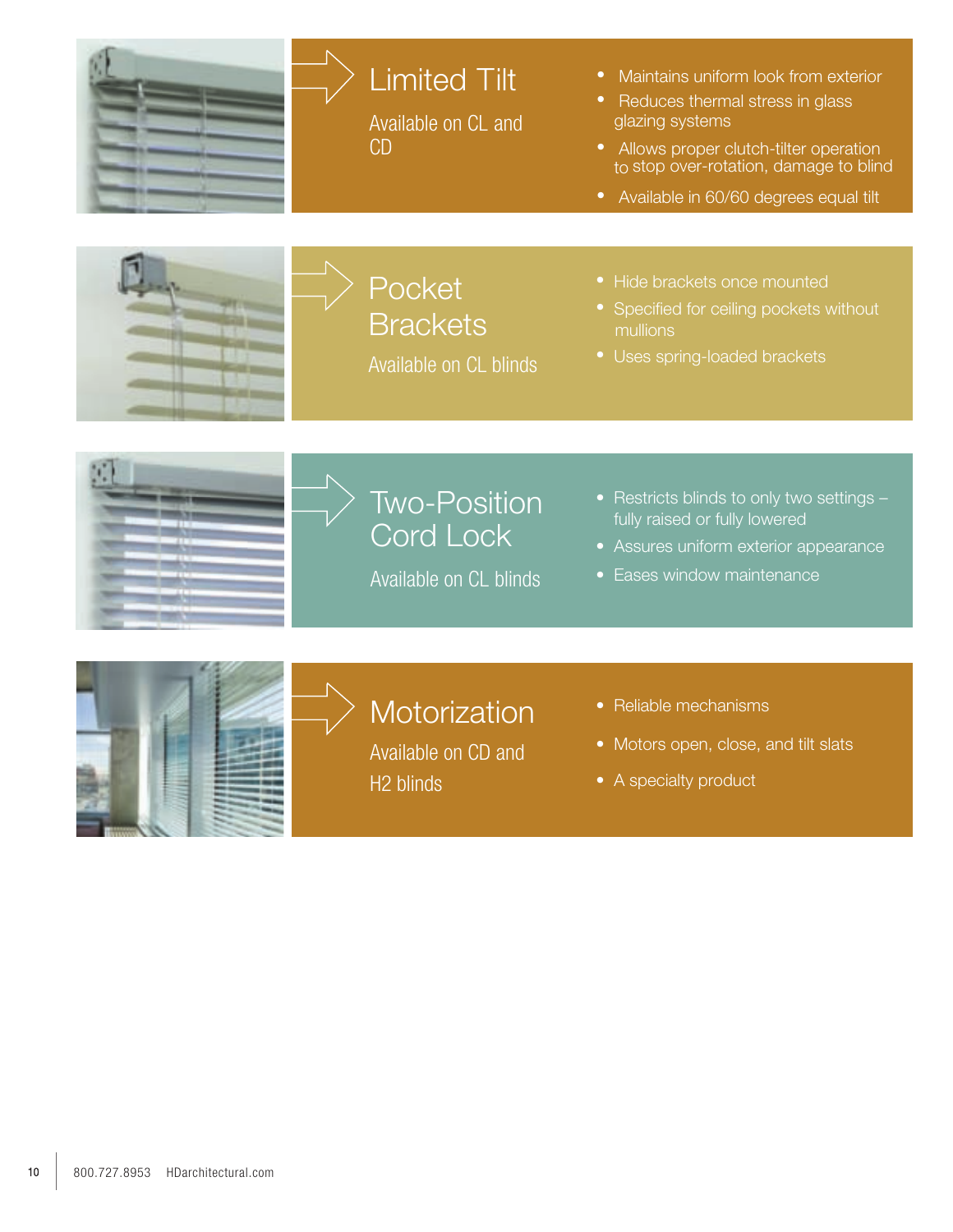

### **related projects**

Project: EPA Region 8 Headquarters, Denver, CO Architect: Zimmer Gunsul Frasca Architects LLP/Opus A&E, Inc. Product: H200 Aluminum Horizontal Blinds, Motorized and Vertical Blinds

Project: The Clare at Watertower, Chicago, IL Dealer: Indecor Inc. Product: CL62 FR Aluminum Horizontal Blinds

Project: The Metropolitan Midtown, Charlotte, NC Dealer: The Blind Man of North Carolina Product: CD80 FR Aluminum Horizontal Blinds

Project: Gianna Dealer: Drapery House Product: H200 FR Aluminum Horizontal Blinds

Project: Bel Air High School, Bel Air, MD Dealer: M & B Contract Specialties Product: CD80 FR Aluminum Horizontal Blinds

Project: Federal Reserve Bank, Kansas City, MO Dealer: Mike Bono Product: FR Aluminum Horizontal Blinds

Project: Great River Energy, Maple Grove, MN Dealer: Aero Drapery Product: FR Aluminum Horizontal Blinds, Perforated

Project: Opus Corporate Expansion, Minnetonka, MN Dealer: Custom Expression Product: CD 80 FR Aluminum Horizontal Blinds

Project: Pritzker Realty Group at Hyatt Center, Chicago, IL Architect: Dirk Denison Architects Product: FR Aluminum Horizontal Blinds

Project: Northeastern University, Boston, MA Dealer: Ver-Tex Product: CD80 FR Aluminum Horizontal Blinds

Project: U.S. Citizenship and Immigration Services, Irving, TX Architect: 4240 Architecture Product: Manual and Motorized Roller Shades and CD 60 FR Aluminum Horizontal Blinds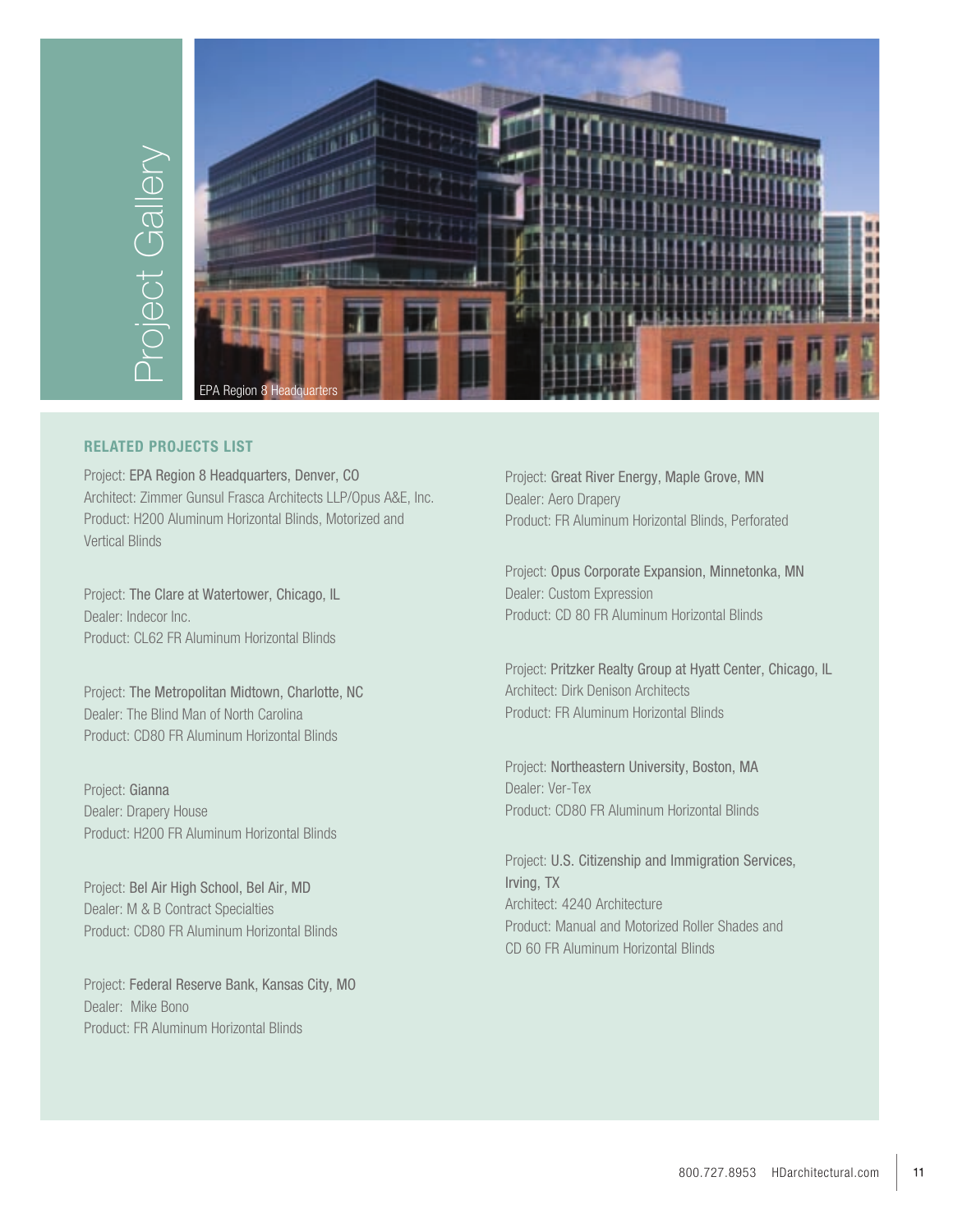

### **AbOUT HUNTER DOUGLAS**

for more than 60 years, we have been fortunate enough to help turn countless innovative sketches into innovative buildings. Architects and designers from around the world have taken advantage of Hunter Douglas' unmatched project development, service, and support. Chances are, you have seen more of Hunter Douglas than you think. Just look around. With major operation centers in North America, Europe, latin America, Asia and Australia, we've contributed to thousands of high-profile installations, from retail and commercial facilities to major transit centers and government buildings. Not only are the world's architects and designers our partners, they are our inspiration. As they continue to raise the bar for excellence, we're creating projects to bring their visions to life.

### **COMMITMENT TO SUSTAINAbILITY**

From products, to processes, to philanthropy, environmental responsibility is a core Hunter Douglas value. We are the worldwide leader in creating innovative, energy-efficient window fashions. our commitment to minimizing our own impact on the environment includes aggressive plans to reduce energy consumption by 15%, water usage by 40%, and overall carbon emissions by 20% over a three-year period.

### **FOR MORE INFORMATION**

- 800.727.8953
- HDarchitectural.com